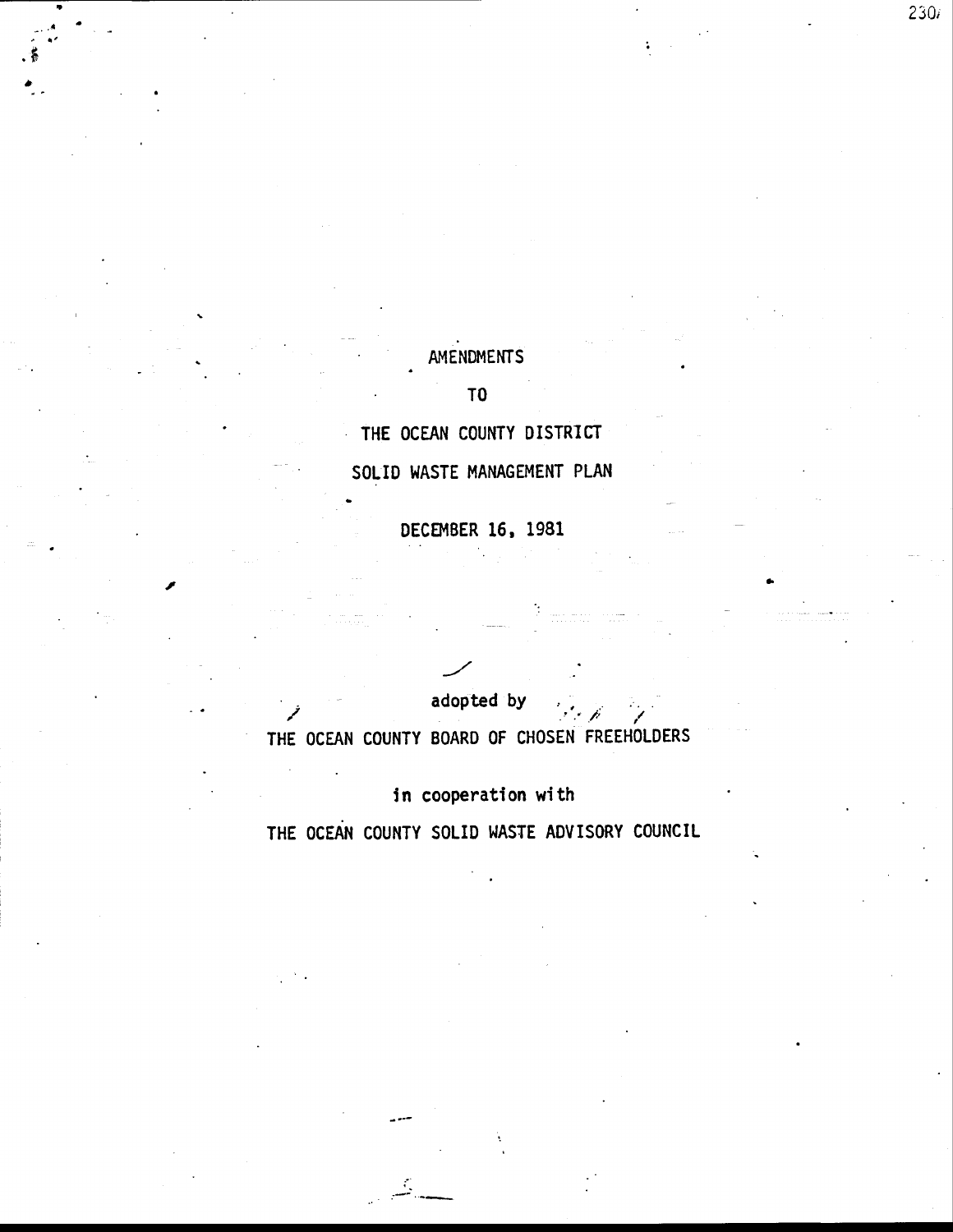## THE BOARD OF CHOSEN FREEHOLDERS

**OCEAN COUNTY** TOMS RIVER, NEW JERSEY 08753

Warren H. Wolf Freeholder Director



(201) 929-2002

December 21, 1981

Commissioner Jerry English State of New Jersey Department of Environmental Protection P.O. Box 1390 John Fitch Plaza, Room 802 Trenton, NJ 08625

Dear Commissioner English:

I am pleased to inform you that the Ocean County Board of Chosen Freeholders has adopted amendments to the Ocean County District Solid Waste Management Plan. The Amendments were adopted on December 16, 1981. Public hearings concerning the Amendments were conducted on December 3rd and on December 7th. Copies of the Plan Amendment, the public hearing transcripts and other related documents are being sent to you by Mr. Pollock, the County Planning Director.

The Freeholder Board adopted the Plan Amendments in order to arrive at an implementable plan for Ocean County. Time and events have shown a need for these revisions. It is the opinion of the Board of Freeholders that the Plan, as now amended, represents the best most economical and environmentally sound Plan for Ocean County. With your support and approval, the County is fully prepared to proceed with the Plan.  $\mathscr{L}\mathscr{L}(\mathscr{L})$ 

Thank you for your consideration. The Board anxiously awaits your decision.

Very truly yours,

Warren H. Wolf Freeholder-Director

 $SLP:WHW:db$ 

CC: Board Members Ocean County Solid Waste Advisory Council Steven L. Pollock, Planning Director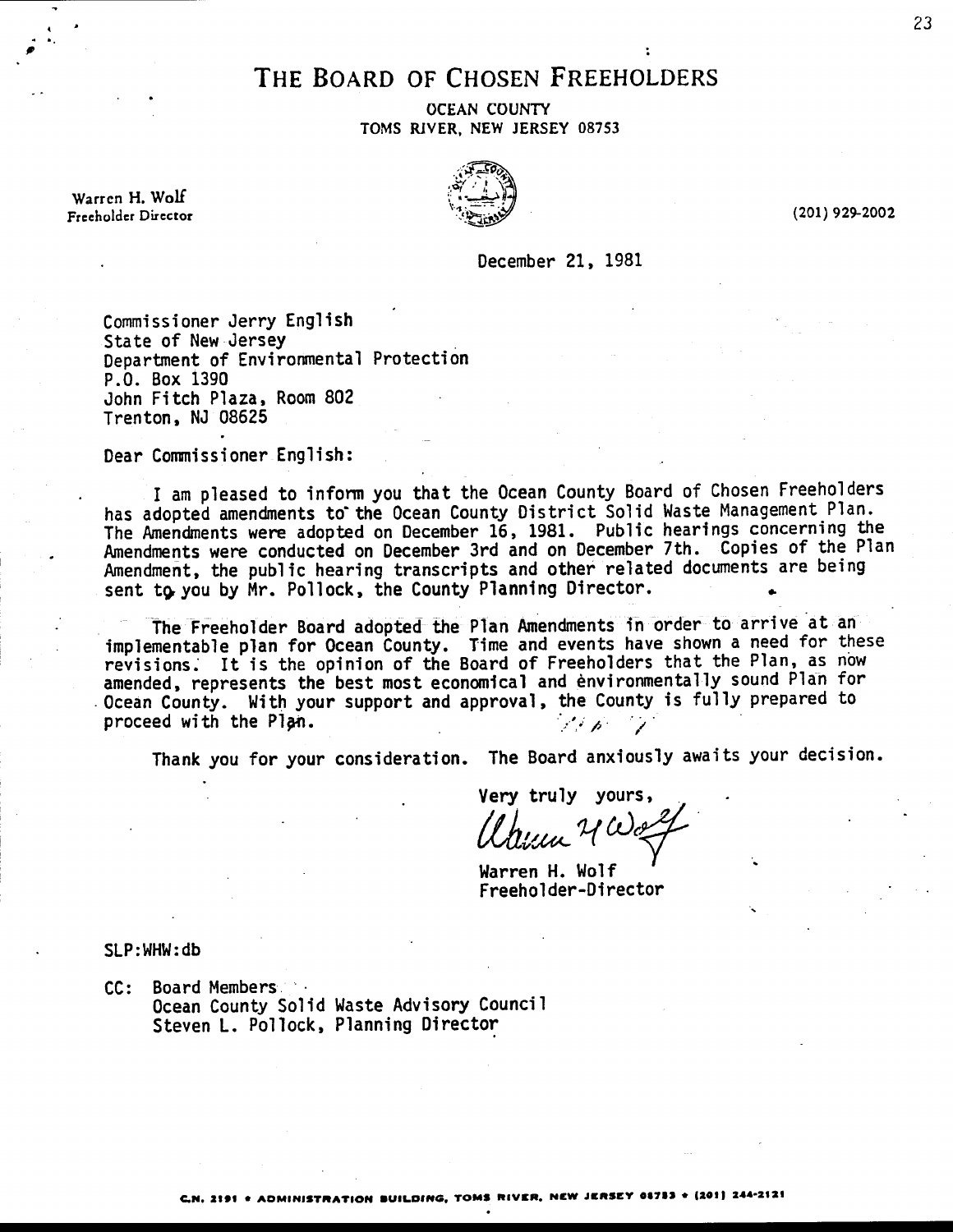### OCEAN COUNTY BOARD OF CHOSEN FREEHOLDERS

### WARREN H. WOLF FREEHOLDER-DIRECTOR

JOHN C. BARTLETT JR. LEONARD T. CONNORS, JR. H. GEORGE BUCKWALD DAMIAN G. MURRAY

### FRANK B. HOLMAN COUNTY ADMINISTRATOR

### A. PAUL KING, JR. CLERK OF THE BOARD

### OCEAN COUNTY SOLID WASTE ADVISORY COUNCIL

James A. McPherson, Chairman William C. Campbell, Vice-Chairman Steven L. Pollock, Secretary

Marshall Boggio Gi lbert Carlsen Councilman William J. Higgins Joseph.'A. Jorlett Fred Koeppel Arnold Mohel Stephen A. Pepe<sup>.</sup><br>Jack G. Thomas Richard L. Ullinger . Peter Wilenta William H.' Young Salvatore Minneci Anthony Sussex Zenon N. Palkoski Herbert Roeschke Herbert Close

Toms River Chemical Corporation Ocean Township Toms River

Point Pleasant Borough Lakewood Township 0cean Gate Borough Harvey Cedars Borough - Pine Beach Borough : Lakewood Township Laval lette Borough Dover Township Beach Haven Borough Brlck Township Ship Bottom Borough Berkeley Township Manchester Township Berkeley Township Toms River Lakehurst Borough

#### EX-OFFICIO MEMBERS

Warren H. Wolf John C. Bartlett, Jr. Frank B. Holman Richard E. Lane Charles Kauffman Michael Gritzuk, Executive Director A. Morton Cooper

Freeholder-Director, Ocean County Freeholder, Ocean County Adninistrator, 0cean County Engineer, Ocean CountY Health Coordinator, 0cean CountY Ocean County Utilities Authority 0cean County Environmental Agency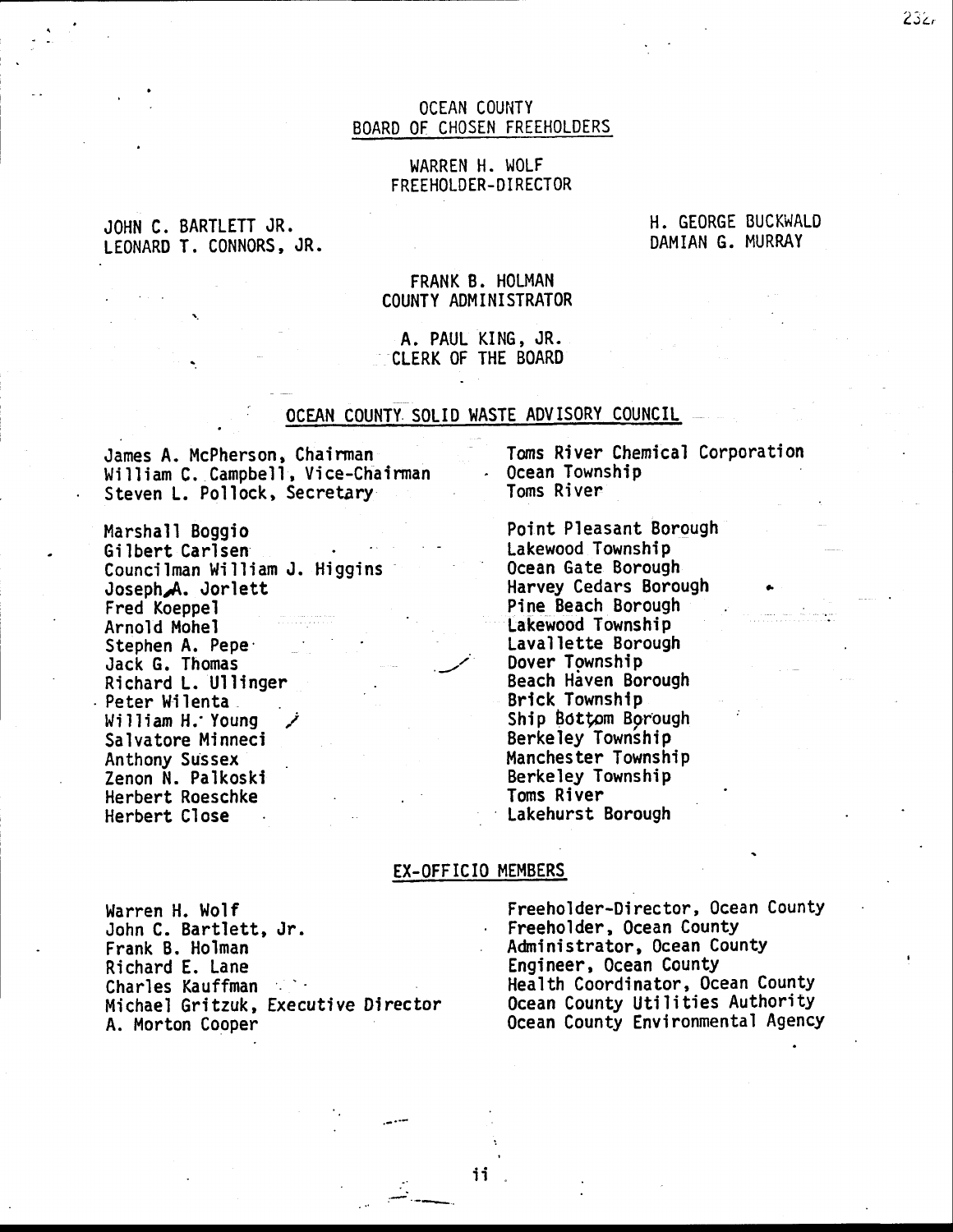### R-E-S-O-L-U-T-I-O-N DECEMBER 16, 1981

د وفيع

ويعدد

. می در د

ومساور

حكتاها

*<u>PARTICULAR PRODUCTS</u>* 

WHEREAS, the New Jersey Solid Waste Management Act requires the Board of Chosen Freeholders to prepare and adopt a Solid Waste Management Plan for Ocean County; and.

WHEREAS, a Solid Waste Management Plan was adopted by the Board, amended and subsequently approved by the Commissioner of the Department of Environmental Protection on July 31, 1980; and,

WHEREAS, the State approved Plan calls for a Northern and Southern regional landfill and resource recovery for future solid waste disposal; and,

WHEREAS, the Board of Chosen Freeholders, with the support of the Solid Waste Advisory Council and on the advice of its professional advisors and consultants, wishes to modify certain provisions of the adopted Plan; and, WHEREAS, a Plan Amendment has been prepared specifying the desired changes and engineering studies have been completed which verify the environmental, technical and financial suitability of the new site proposed for the Northern Regional Landfill and the approved site for the Southern Regional Landfill; and.

WHEREAS, public hearings have been conducted concerning the Plan Amendment.

NOW, THEREFORE, BE IT RESOLVED by the Board of Chosen Freeholders of the County of Ocean, State of New Jersey that Plan Amendments dated December 16, 1981 are hereby adopted.

BE IT FURTHER RESOLVED, that the Director of Planning, on behalf of the Board of Chosen Freeholders, is hereby authorized and directed to submit the Amendments to the appropriate representatives of the New Jersey Department of Environmental Protection for State Approval as required by law.

BE IT FURTHER RESOLVED, that certified copies of this Resolution shall be sent to the Commissioner of the New Jersey Department of Environmental Protection, the Ocean County Solid Waste Advisory Council, the Director of Planning, and the Director of the New Jersey Solid Waste Administration.

> I certify the foregoing to be a true copy of a Resolution adopted by the Board of Chosen Freeholders of the County of Ocean on the . day of  $\angle$  $192/$  $11.74$

**A. Paul King Clerk**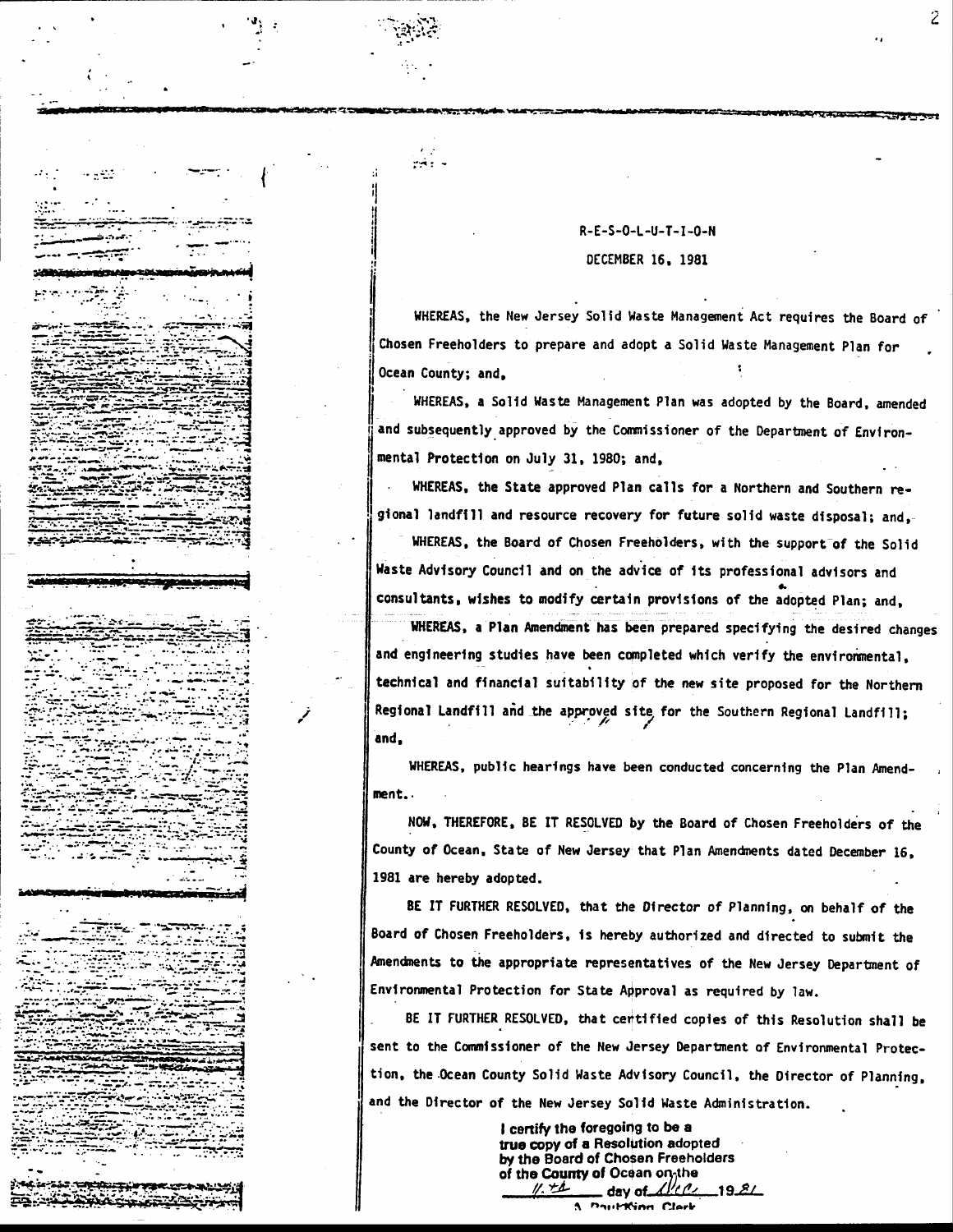# TABLE OF CONTENTS

# <u>Title</u>

 $25<sub>1</sub>$ 

| Membership of the Ocean County Board of Chosen Freeholders<br>Membership of the Ocean County Solid Waste Advisory Council                                       | jį<br>ii<br>iii<br>iν |
|-----------------------------------------------------------------------------------------------------------------------------------------------------------------|-----------------------|
|                                                                                                                                                                 |                       |
| <b>BACKGROUND</b><br><u>ka kika kai meka ka kai ka kika ka ka ka ka ka ka ko</u>                                                                                |                       |
|                                                                                                                                                                 |                       |
| Amendment 1 - Northern Regional Landfill Site<br>Amendment 2 - Schedule for Landfill Implementation<br>Amendment 4 - Closure of Existing Non-regional Landfills |                       |
| RESOURCE RECOVERY                                                                                                                                               | 9                     |

# LIST OF TLLUSTRATIONS

na samar<br>Alaman

 $\begin{array}{ll} \hbox{supp} & \hbox{supp}(\alpha, \alpha) = \beta \, \cdots \, \end{array}$  and  $\beta \, \beta \, \cdots \, \beta \, \cdots$ 

| <b>Service Control</b>                                    | in the first product of the first product of the product of the product of the product of the product of the p |  |  |  |
|-----------------------------------------------------------|----------------------------------------------------------------------------------------------------------------|--|--|--|
| Table 1 - Revised Schedule of Events for the Northern and |                                                                                                                |  |  |  |
|                                                           |                                                                                                                |  |  |  |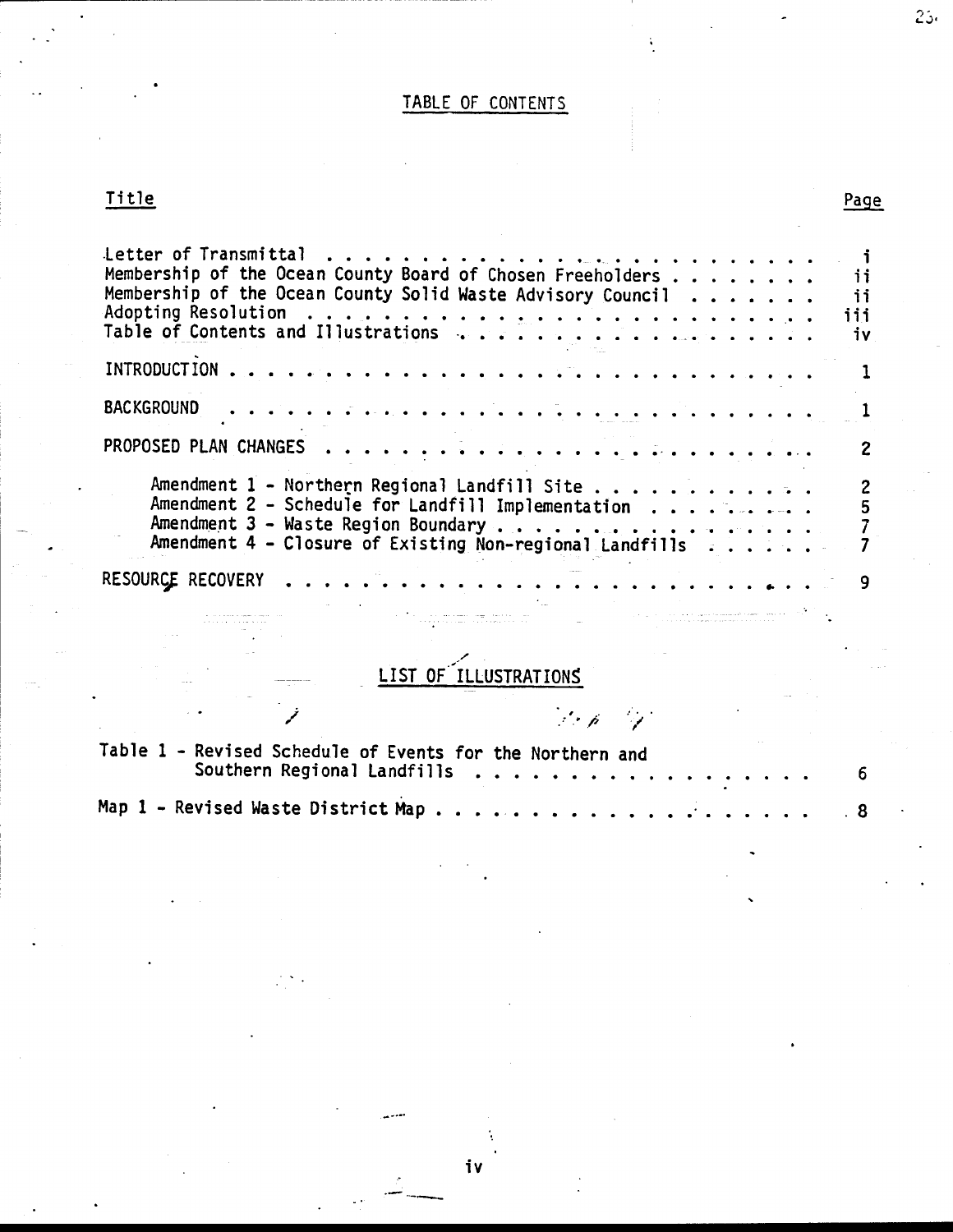#### INTRODUCTION

Presented on the following pages is an amendment to the Ocean County Solid Waste Management Plan. The current Plan became effective 31 July 1980.

This amendment was prepared at the direction of the Ocean County Board of Chosen Freeholders. In accordance with the statute, the Freeholders on 26 October 1981 consulted with the Solid Waste Advisory (ouncil on the proposal.

A public hearing on the proposed amendment was leld on 3 December-1981 and continued to 7 December 1981. Written and spoken statements were invited and received from persons interested in the proposal.

In consideration of the comments made at the hearing, the Board has made several changes. The amendment is presented to the New Jersey Commissioner of Environmental Protection for approval, as required by law.

### **BACKGROUND**

The Ocean County Board of Chosen Freeholders adopted a Solid Waste Management Plan on 18 July 1979. This Plan was prepared and adopted in conformity with the New Jersey Solid Waste Management Act (N.J.S.A. 13:1E-1 et seq; L.  $1975, c.326$ .

This Plan was submitted by the Board to the Commissioner of Environmental Protection for approval as required by the statute. On 14 December 1979, the Commissioner required that several modifications of the Plan be made in order for it to be approved.

In consultation with the Solid Waste Advisory Council, the Board prepared and adopted the required modifications and submitted them to the Commissioner on 1 July 1980. The Commissioner conveyed he approval of the Plan on 31 July 1980, with further changes made on her initia :ive.

أذناع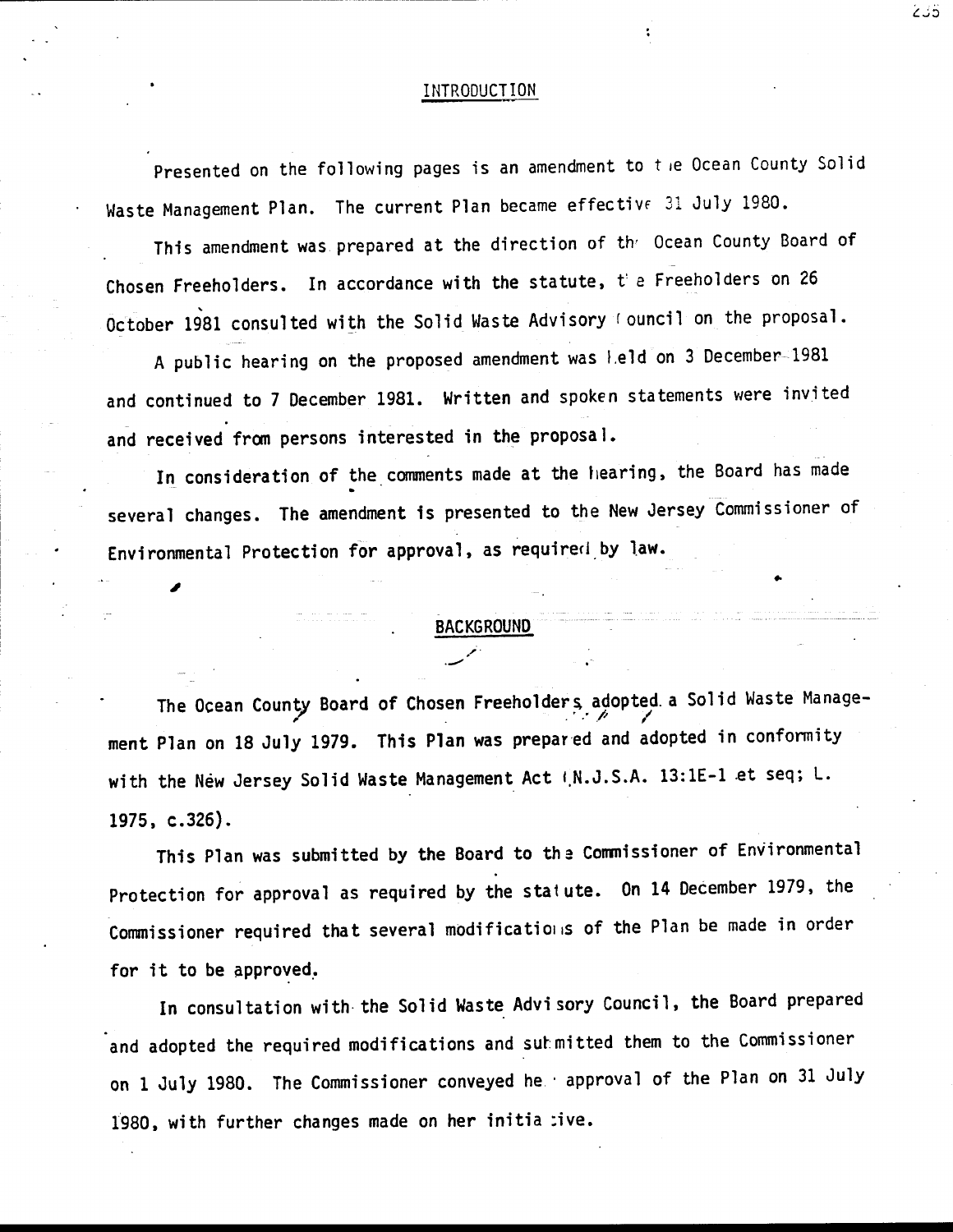Time and events have shown the need for further amendment in order to achieve an implementable Plan.

. The following changes to the Plan are proposed:

- (1) The Northern Regional Landfill site is changed fron facility #15188 in Manchester Township to facility #1514A in the Township of Lakewood.
- (2) A revised schedule is established concerning the acquisition, development and commencement of operation of the Northern and Southern regional landfills.
- (3) Waste region boundaries are changed in Berkeley Township-and the Boroughs of 0cean Gate, Pine Beach, . Beachwood and Sguth Toms River.
- (4) <sup>A</sup>new date is set for the closure of existing non- . regional landfills.' '

Each of these proposed changes is discussed in detail in the following sections of this report.

.<br>س

### AMENDMENT 1 - Northern Regional Landfill Site

.<br>.<br>.

The solid waste management studies done in Ocean County--even those done ' before the advent of Chapter 326--favored two regional landfills as the immediate basis of a County-wide Plan. These two regional landfills were to be used for the disposal of all County waste until resource recovery facilities were ready for use. Thereafter, these landfills were to be used for solid waste volumes beyond those which the resource recovery system could accommodate, wastes which'could not be processed in such facilities, and all wastes generated during those times when resource recovery units were not operating.

-2-

236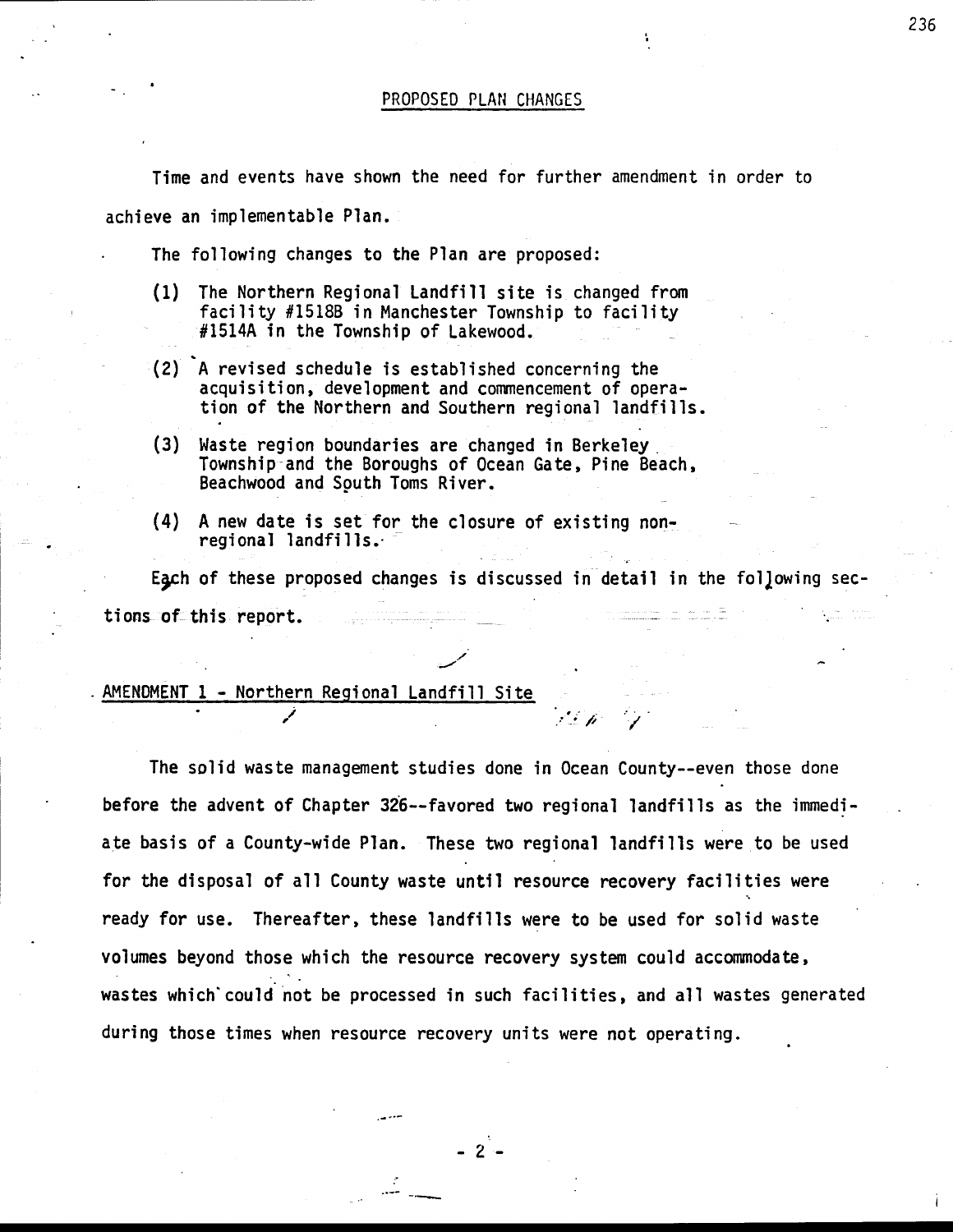The County Solid Waste Management Plan now in legal force is based upon this premise. None of the changes contained in this amendment document alters that basic concept of waste management.

23,

In evaluating potential regional sites, the following factors were con- .sidered important:

- Location central to the wastes to be collected.
- Reasonable access from highways which can accommodate truck .traffic.
- Sufficient isolation from development--partcularly residential.

Suitable physical characteristics, such as soil quality and depth to groundwater.

Essentially on the basis of these criteria, the Ocean County Landfill in Manchester Township was selected as the Northern Regional site for the Plan now in effect.

In recent months, however, there has developed an enormous ground-swell of citizen opposition to this designation. Thousands of residents in the area ./ petitioned the Board to abandon its plan to develop the Manchester site. As a consequence, the Manchester Municipal Utilities. Authority has decided not to proceed with its plan to develop and operate the proposed regional landfill as an agent of the County. Also as a consequence, there is now no support on the Board of Freeholders for the use of the Manchester site for long-term regional solid waste disposal.

While it is understood that new or expanded regional landfills are not favored anywhere, the judgment was made that the continued designation of the Manchester site would produce confrontation and no resolution of the waste disposal problem. Therefore, an examination was made of the original study documents to determine the most suitable alternative location. It appeared that the Lakewood municipal landfill in Lakewood Township adequately met the same four criteria.

-3-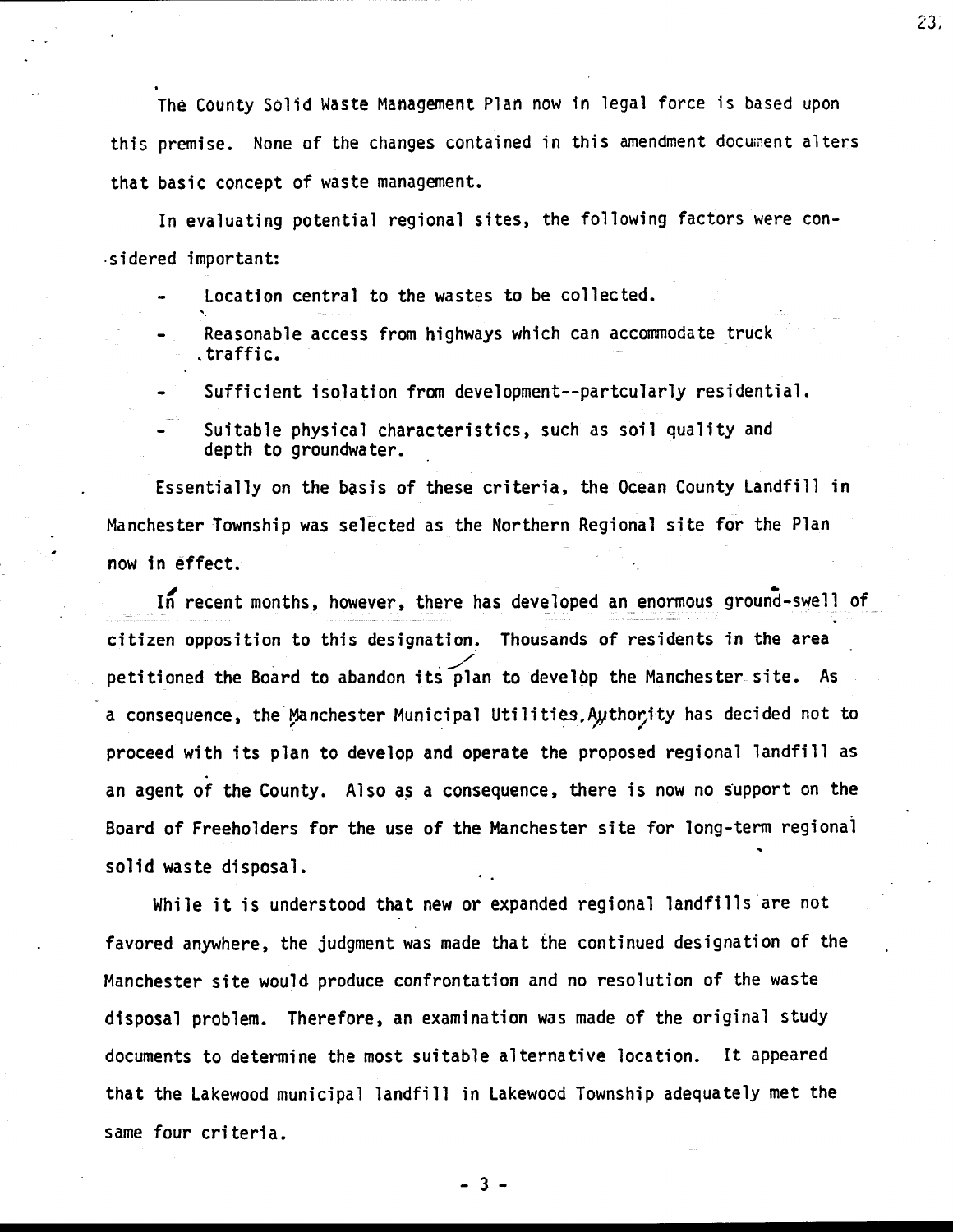To determine the validity of this tentative decision, the Board commissioned Elson T. Killam Associates to make an engineering, economic and environmental evaluation of the Lakewood site. The contract with Killam also provided for <sup>a</sup> similar evaluation of the Southern Regional Landfill site. The Killam studies .were completed in September of 1981. The final reports were distributed in 0ctober..

A presentation of study findings and recommendations was made by Killam representatives to a public meeting of the Board of Freeholders, to a regular meeting of the SWAC, and to the Engineering and Planning staff of the Solid Waste Administration of NJDEP.

Essentially, Killam found the two sites to be environmentally acceptab'le and their development to be technically and economically feasible. Killam cautioned, however, that a more intensive evaluation of groundwater conditions should be done before a final decision to proceed is made by the Board.

Specifically, Killam recommended that existing water quality data be verified by independent testing for contaminants including priority pollutants identified in DEP hazardous waste regulations; that, on the basis of the findings of this additional testing, a mapping be made of the extent and degree of existing contamination; that additional borings be made to assure that waste already deposited does not lie below the water table; that a determination be made of the rates of groundwater and pollutant migration.

0n 16 September 1981, a contract was awarded by the Board to New York Testing Laboratories, Inc. for groundwater testing for metals, inorganic compounds and priority pollutants. The results of this testing corroborate the findings of the Killam groundwater investigation. The additionally required hydrogeological work will be undertaken by the Board as part of the Site Acquisition Program. The necessary funding for this work has been authorized by the

238.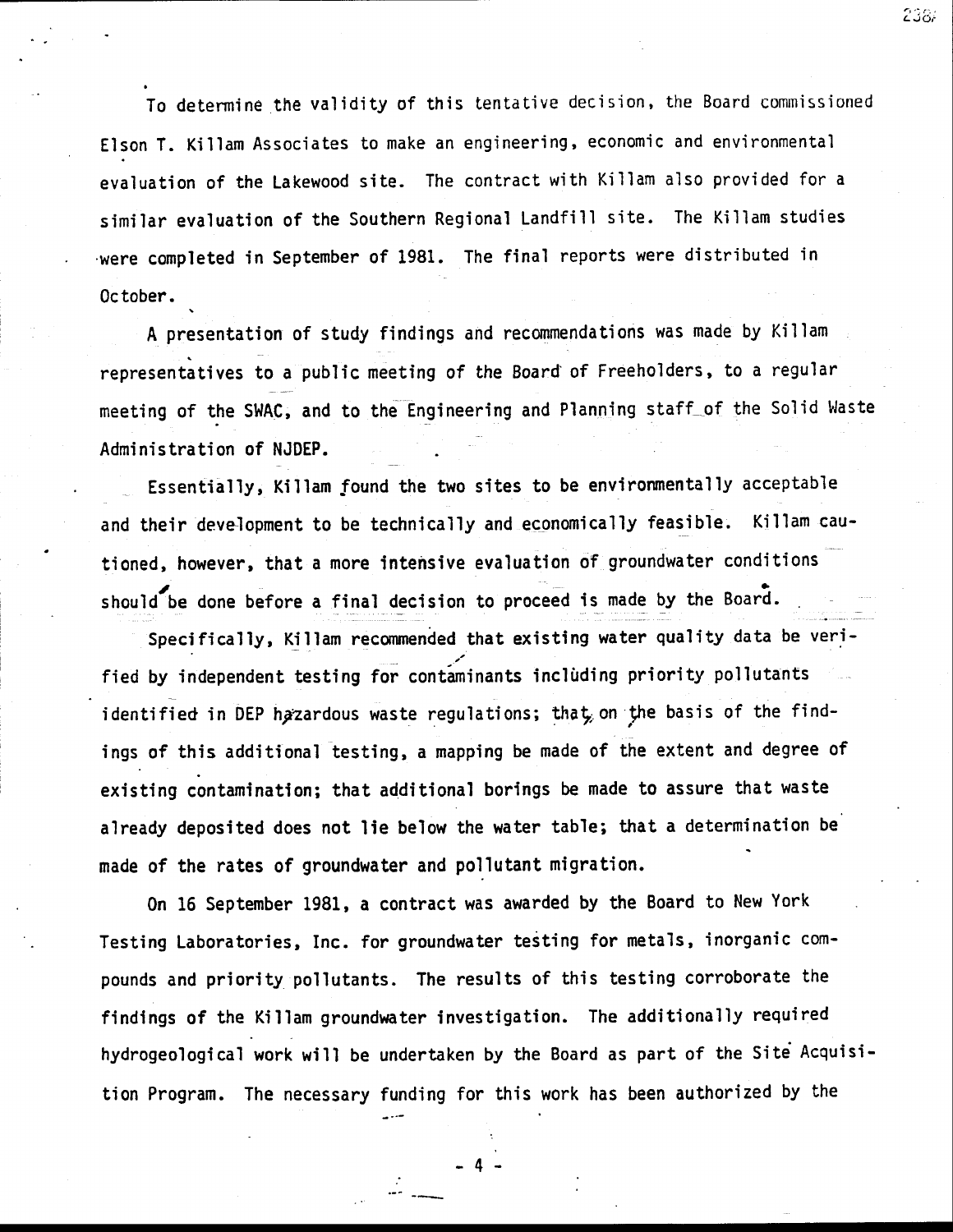Board in Bond 0rdinances which were approved at the Freeholder meeting of <sup>16</sup> Decemb<mark>er 1981. The ordinances also</mark> provide funding for final engineering design and site acquisition.

0n the basis of the results of groundwater testing already done and of the 'findings and recommendations of the engineering consultants, the Board of Freeholders has concluded that the Ocean Township and Lakewood Landfill sites are suitable locations for construction of regional disposal facilities. Unless the subsequent hydrogeology provides serious contraindications the Board wil'l proceed to acquisition, engineering design, development and operation of these sites if this amendment to the Solid Waste Plan is approved by DEP.

### AMENDMENT 2 - Schedule for Landfill Implementation

i.

The table on the following page provide a schedule for implementing the Northern and Southern Regional Landfills. The events through December <sup>1981</sup> have been completed. Assuming timely approvals from the Department first for the Plan Amendments and subsequently for the Engineering Designs, it is anticipated that the Regional Landfills can be in operation by September 1983.

-5-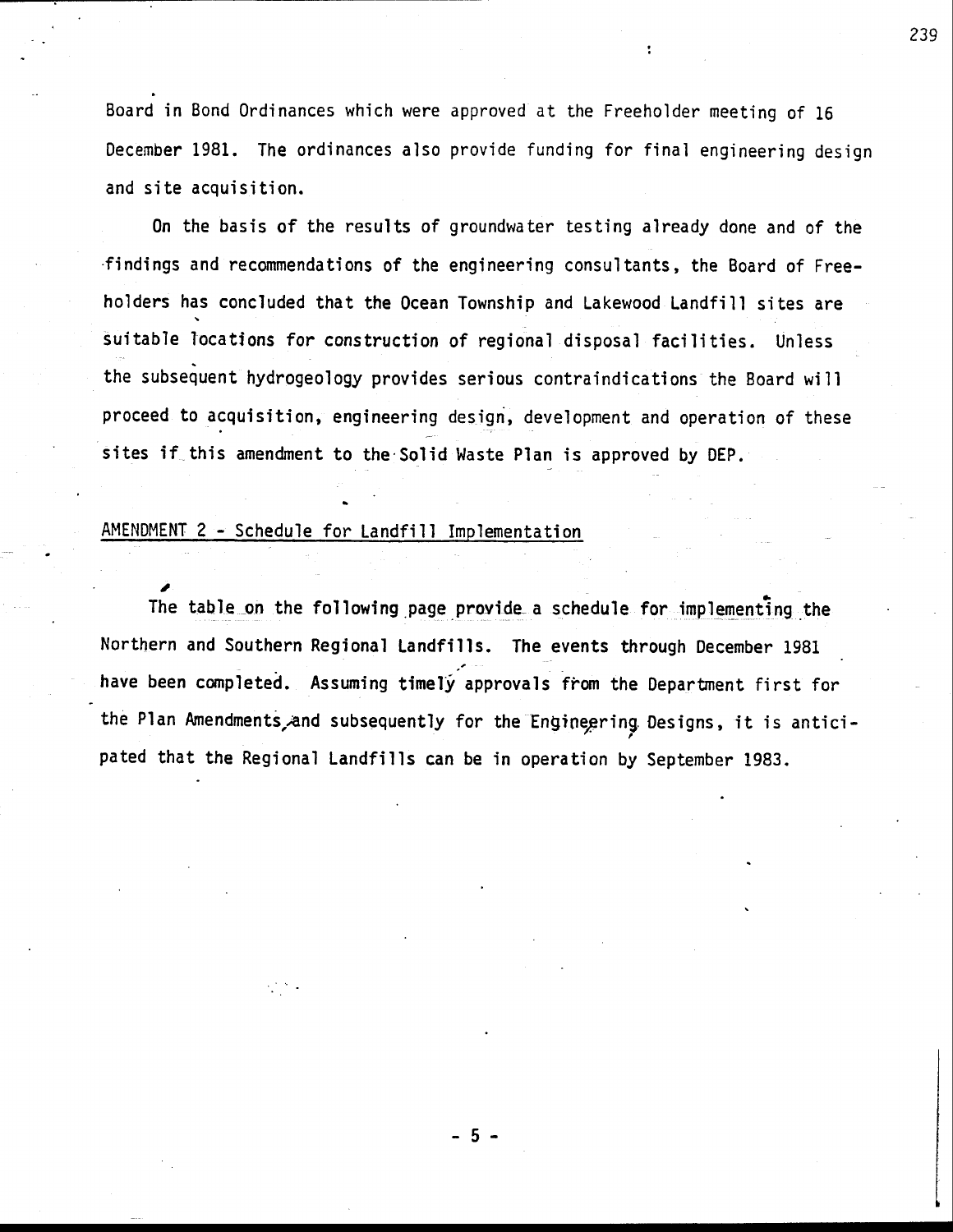# Revised Schedule of Events for the Northern and Southern Regional Landfills

### EVENT

### DATE

Engineering, Economic and Environmental Feasibility Study and Preliminary Engineering

Supplementary Testing of Groundwater for NJDEP Priority Pollutants

Adoption and Submission of Plan Amendment to **NJDEP** 

Authorization of Project Financing by Board of Chosen Freeholders

Approval of Plan Amendment by NJDEP Commissioner

Authorization to Initiate the Site Acquisition Process Including:

- Detailed hydrogeological testing
- Real Estate Appraisal
- Legal and Fiscal Negotiations

Initiation of Final Design including Permit Approvals at NJDEP

Approval of Final Deisgn by NJDEP

Commencement of Operation

Completed

Completed September 1981

November 1981

Completed. December 1981

Completed December 1981

January 1982

- February 1982

May 1982

February 1983

September 1983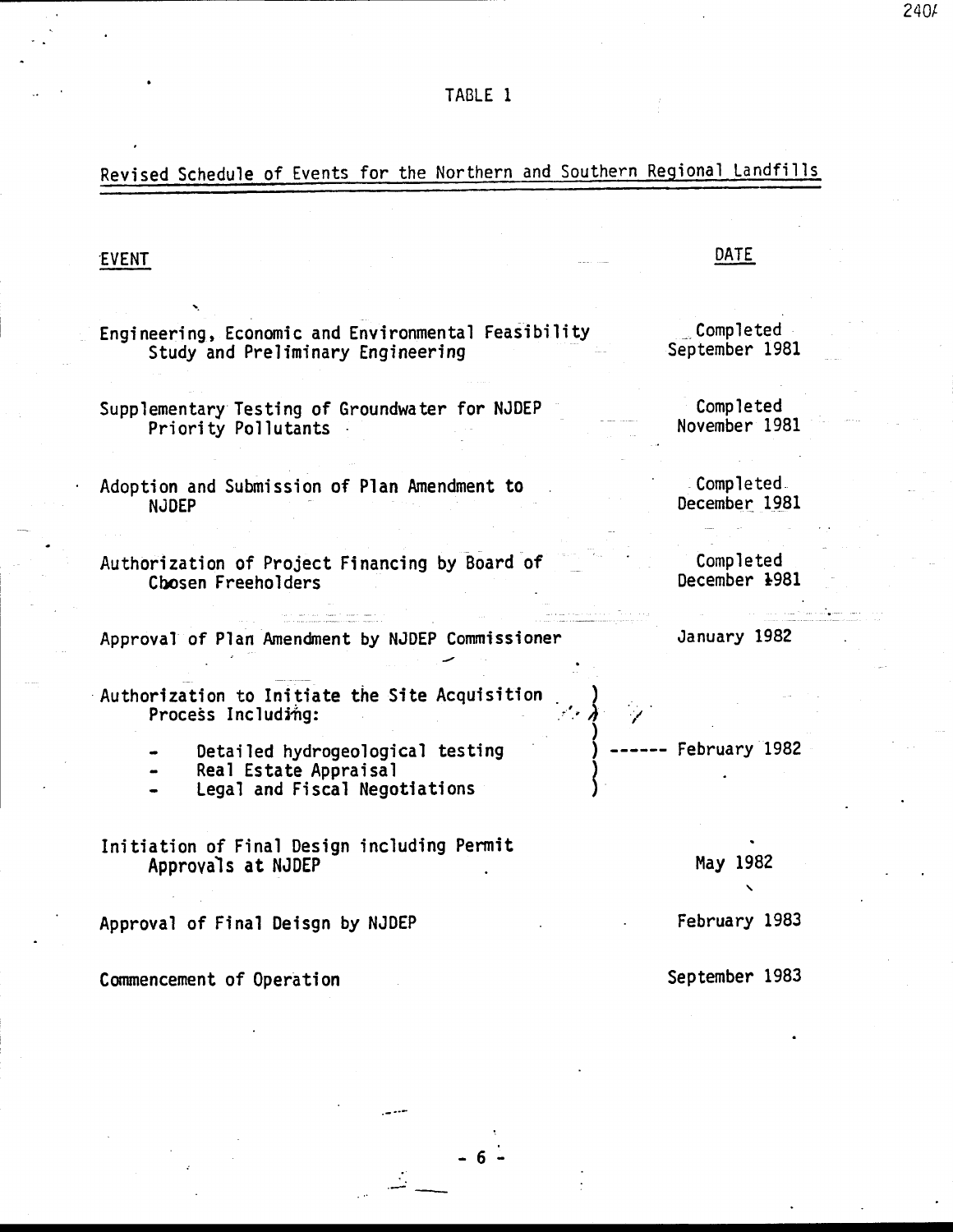## AMENDMENT 3 - Waste Region Boundary

The boundary which separates the Northern and Southern regions is changed to make haulage more efficient. The change is made at the request of the municipalities involved. The change, which is depicted on the map on the next page directs wastes originating in South Toms River, Beachwood, Ocean Gate and Pine Beach and portions of Berkeley Township, to the Southern Regional Landfill. Wastes originating in the Holiday City and Silver Ridge Park areas of Berkeley and South Seaside Park are directed to the Northern Regional Landfill.

# AMENDMENT 4 - Closure of Existing Non-regional Landfills

The solid waste Management plan now in effect calls for the closure of non regional landfills by 1 November 1981. However, the closure directive contains a condition. In the modifications adopted by the Commissioner it is stated that "...wastes going to these (non-regional) facilities shall be disposed of at the ....regional site../.providing the engineering and upgrading requirements have been met."\*

In the schedule established in this amendment, the two regional landfills will be ready lawfully to receive wastes in September, 1983. Waste now going to non-regional Iandfills should be redirected to the regional taciiities no later than September 1983. All other landfills should be closed immediately thereafter in accordance with the requirements of DEP regulations.

Certification of Approval with Modification of the Ocean County District Solid ste Management Plan, Department of Environmental Protection, July 31, 1980.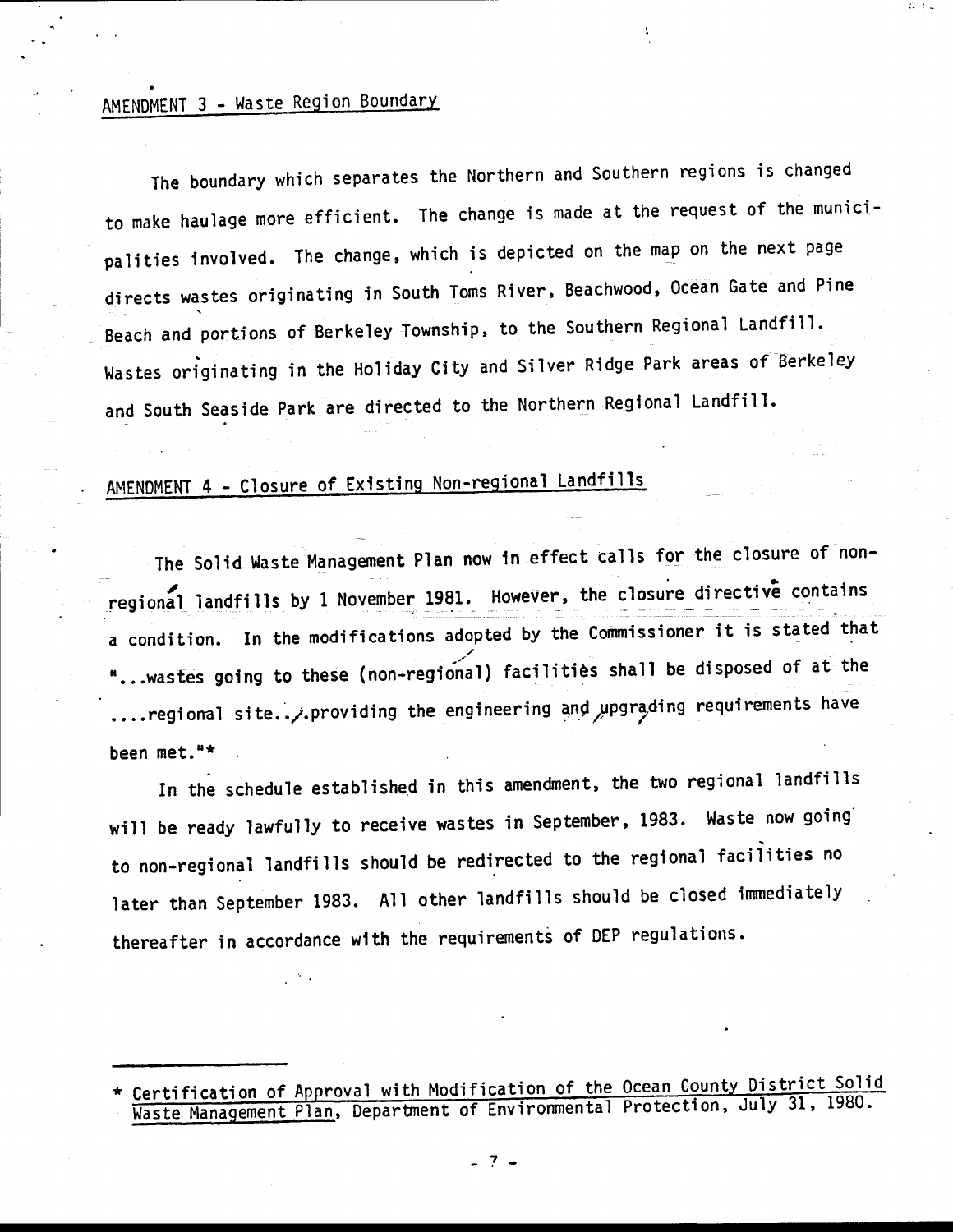

 $8 -$ 

64 G i